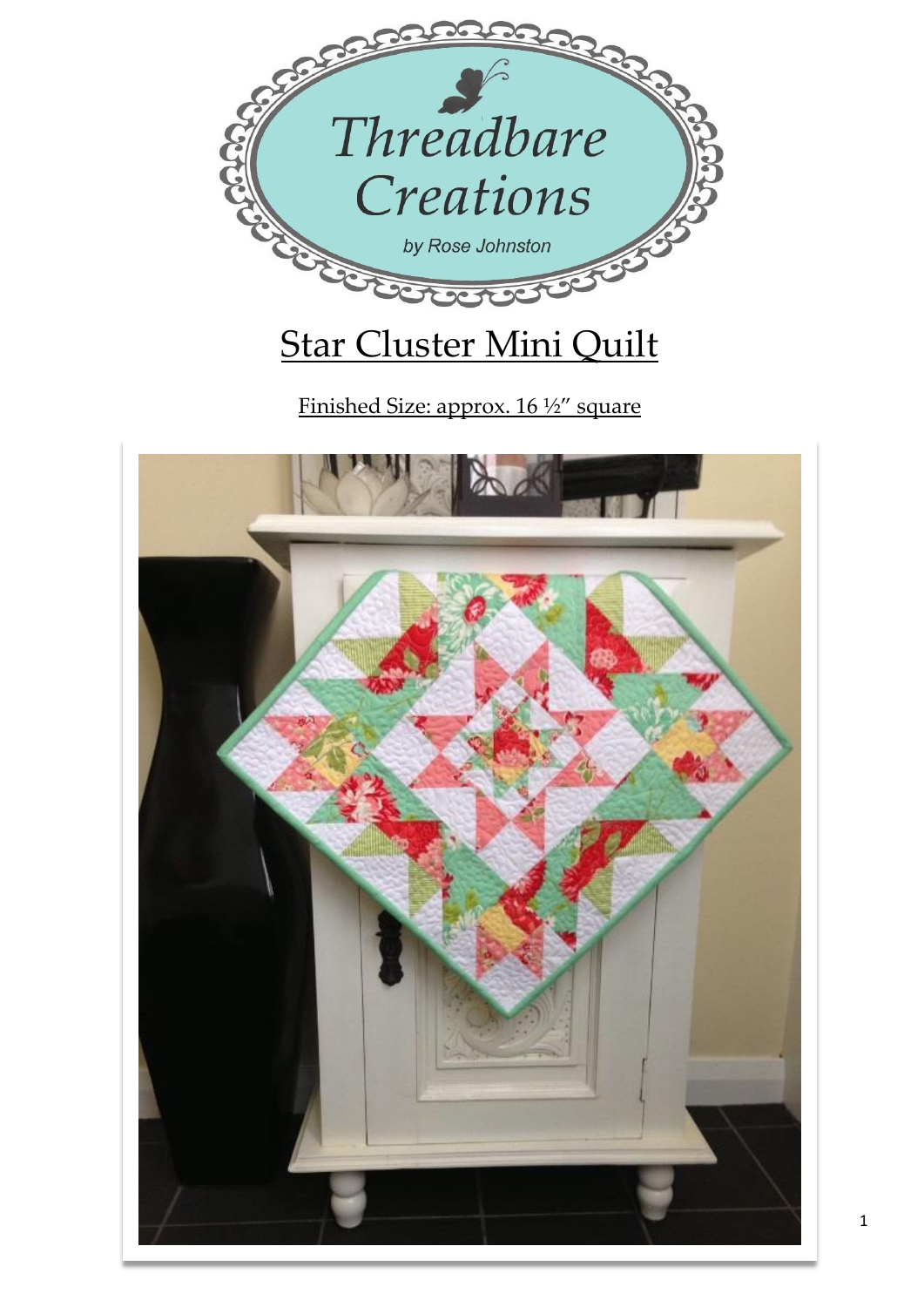# Requirements:

- 35cm white homespun
- 15cm red fabric
- 7cm yellow fabric
- 15cm aqua fabric
- 8cm pink fabric
- 8cm green fabric
- 50cm square of backing and wadding (extra backing fabric for hanging sleeve-**optional**)
- 15cm binding fabric
- Neutral thread for piecing
- Quilting thread

### Please Note:

Please read all instructions carefully before proceeding with this project. A  $\frac{1}{4}$ " seam allowance has been added to all measurements. Fabric requirements are based on fabric 44" (112cm) wide. It is recommended that fabrics be prewashed and ironed before proceeding. I suggest labeling pieces as you cut to assist with constructing this mini quilt.



# Cutting Guide:

From the white homespun cut:

- 4 x 1 ½" squares **(A)**
- 1 x 3 ¼" square cut diagonally twice to yield 4 triangles **(B)**
- 4 x 2 ½" squares **(F)**
- 1 x 5 ¼" square cut diagonally twice to yield 4 triangles **(G)**
- 8 x 2 7/8" squares cut diagonally to yield 16 triangles **(L)**
- 1 x 5 ¼" square cut diagonally twice to yield 4 triangles **(M)**
- 4 x 2 ½" squares **(P)**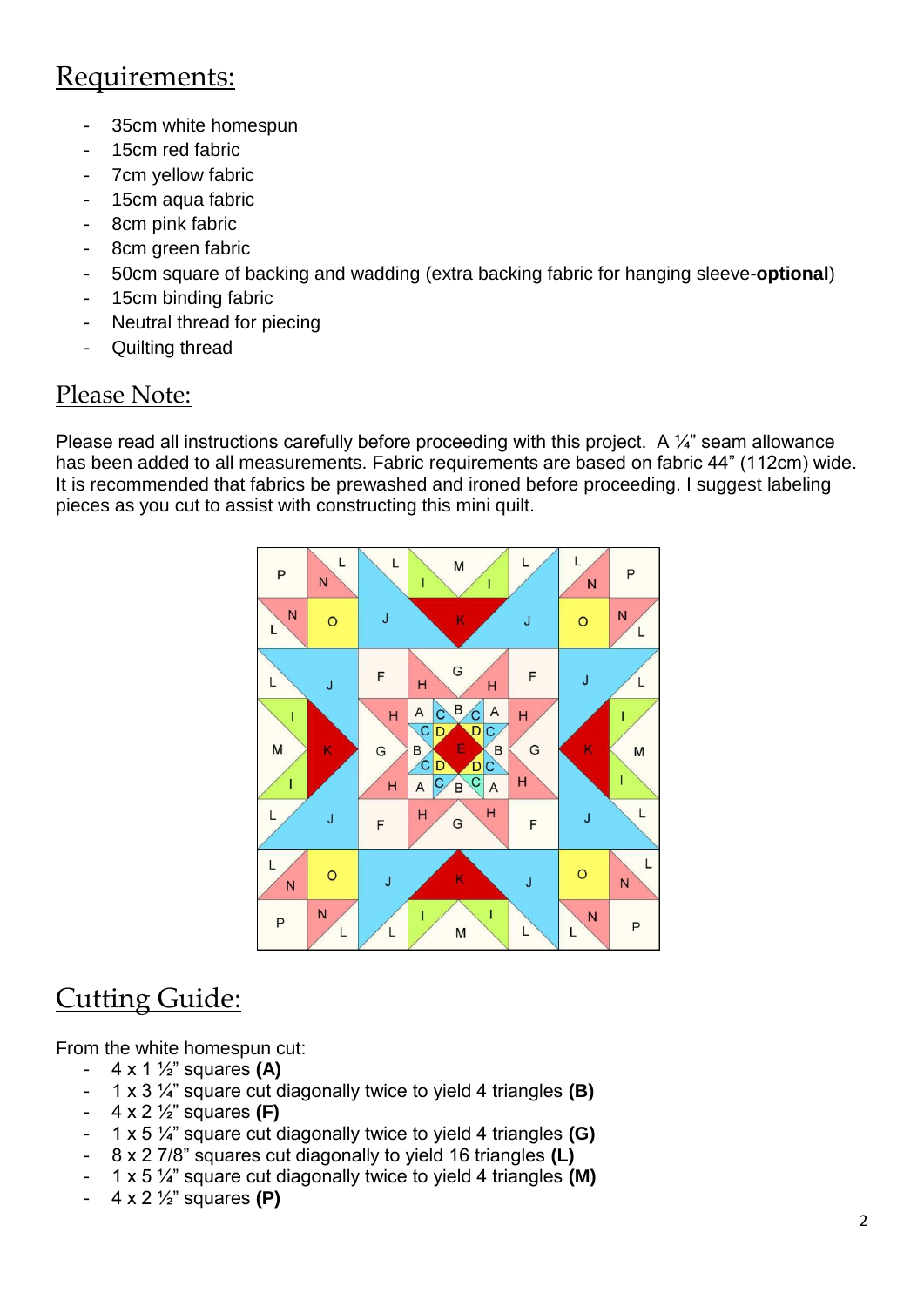From the red fabric cut:

- 1 x 1 7/8" square **(E)**
- 1 x 5 ¼" square cut diagonally twice to yield 4 triangles **(K)** From the yellow fabric cut:
	- 2 x 1 7/8" squares cut diagonally to yield 4 triangles **(D)**
		- 4 x 2 ½" squares **(O)**
- From the aqua fabric cut:
	- 4 x 1 7/8" squares cut diagonally to yield 8 triangles **(C)**
- 4 x 4 7/8" squares cut diagonally to yield 8 triangles **(J)** From the pink fabric cut:
	- 4 x 2 7/8" squares cut diagonally to yield 8 triangles **(H)**
	- 4 x 2 7/8" squares cut diagonally to yield 8 triangles **(N)**
- From the green fabric cut:
	- 4 x 2 7/8" squares cut diagonally to yield 8 triangles **(I)**

## Assembly of the Star Cluster Mini Quilt:

1. Beginning with the centre *crystal star block*, arrange the **(A-E)** cut pieces according to the following diagram:



- 2. Sew a yellow **(D)** triangle to two alternate sides of the red **(E)** square, pressing seams towards the yellow triangles.
- 3. Sew the two remaining yellow **(D)** triangles to the remaining sides of the red **(E)** square, pressing seams towards the yellow triangles. This centre **(D/E)** unit should measure 2 ½" square when complete.
- 4. Sew a blue **(C)** triangle to each of the white homespun **(B)** triangles, along the short side, pressing seams towards the blue triangles. Repeat for the remaining side to create four flying geese units, which should each measure 1  $\frac{1}{2}$  x 2  $\frac{1}{2}$  when complete.
- 5. Sew a flying geese unit to either side of the centre **(D/E)** unit, pressing seams towards the centre unit.
- 6. Sew a white homespun **(A)** square to either short end of the two remaining flying geese units, pressing seams towards the white homespun square.
- 7. Sew these units to the top and bottom of the centre **(D/E)** unit to complete the centre *crystal star block*, which should measure 4 ½" square when complete.
- 8. Arrange the **(F-H)** cut pieces around the completed centre *crystal star block* according to the following diagram: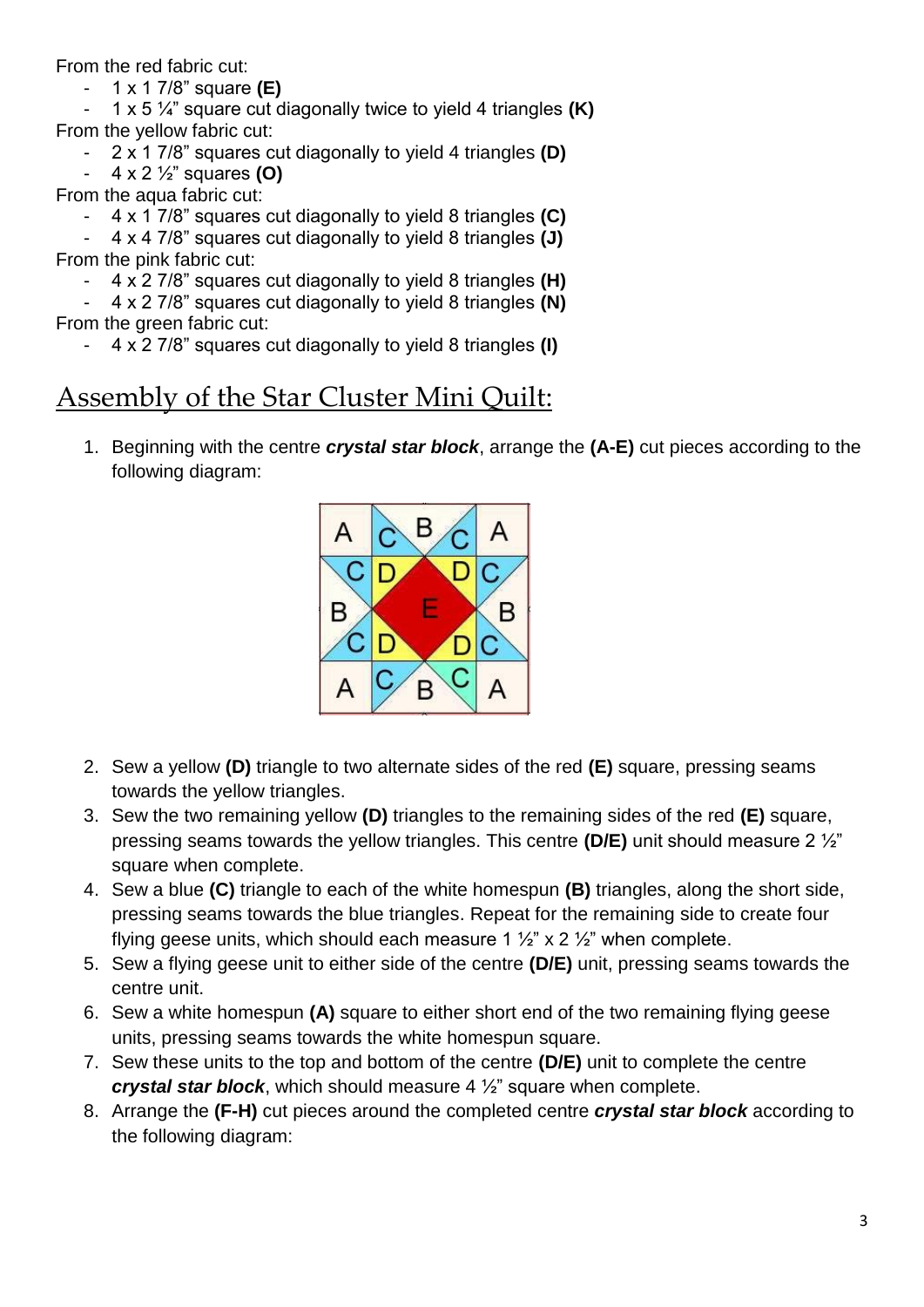

- 9. Sew a pink **(H)** triangle to each of the white homespun **(G)** triangles, along one short side, pressing seams towards the pink triangles. Repeat for the remaining side to create four flying geese units, which should each measure 2  $\frac{1}{2}$ " x 4  $\frac{1}{2}$ " when complete.
- 10.Sew a flying geese unit to either side of the centre *crystal star block*, pressing seams towards the centre *crystal star block*.
- 11.Sew a white homespun **(F)** square to either short end of the two remaining flying geese units, pressing seams towards the white homespun square.
- 12.Sew these units to the top and bottom of the centre *crystal star block* to complete the second star block, which should measure 8 ½" square when complete.
- 13.Arrange the **(I-M)** cut pieces, according to the following diagram. You will have **four** units:



- 14.Sew a green **(I)** triangle to each of the white homespun **(M)** triangles, along one short side, pressing seams towards the green triangles. Repeat for the remaining side to create four flying geese units, which should each measure  $2\frac{1}{2}$  x 4  $\frac{1}{2}$  when complete.
- 15.Sew a white homespun **(L)** triangle to either short side of the flying geese units, referring to the diagram for placement and pressing seams towards the white triangles.
- 16.Sew a red **(K)** triangle to the bottom of each unit, along the long side and pressing seams towards the red triangle.
- 17.Sew a blue **(J)** triangle to one short side of the units, pressing seams towards the blue triangle. Repeat for the remaining side to yield four units which should each measure 4  $\frac{1}{2}$ " x 8 ½" when complete.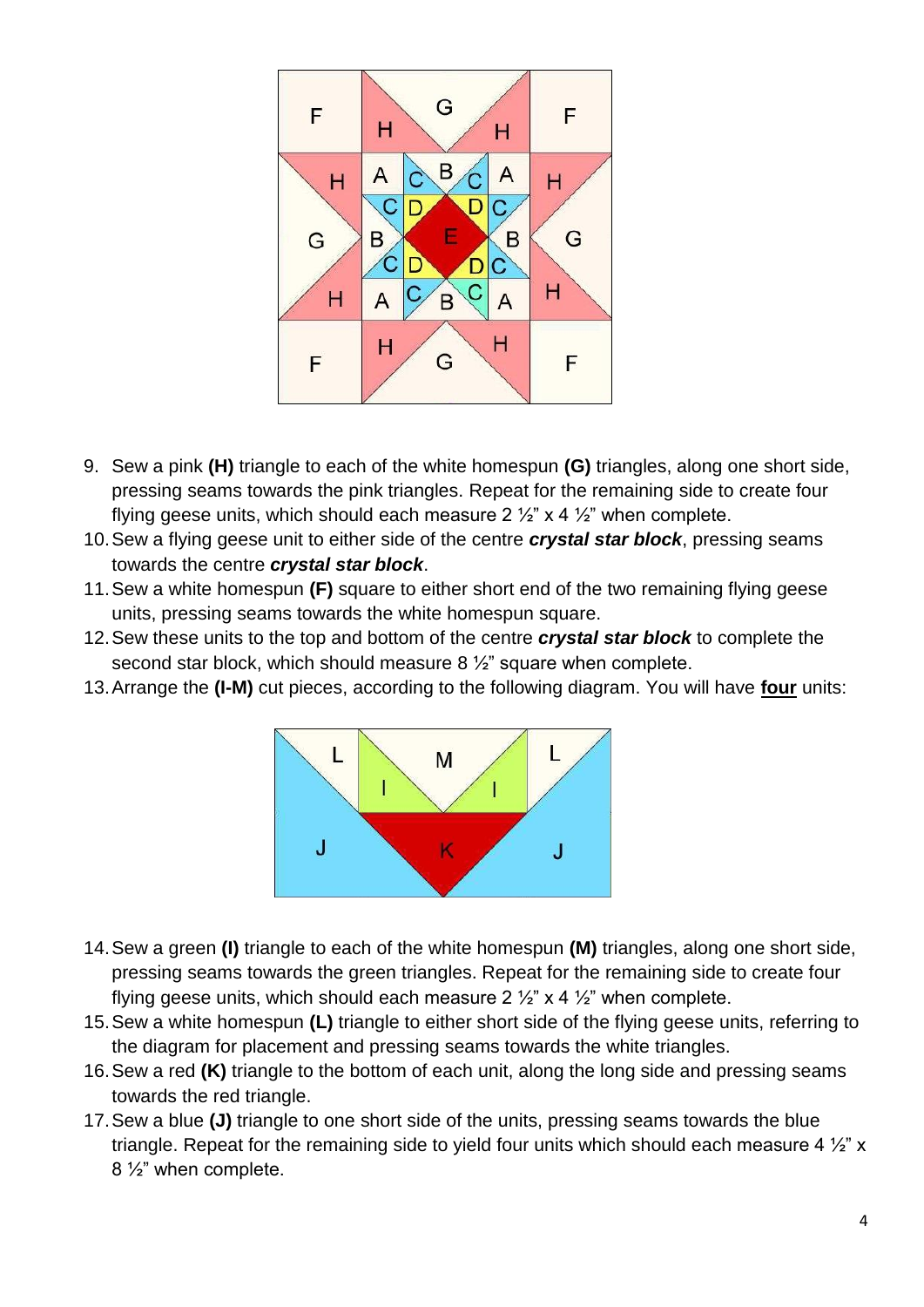- 18.Sew one of these units to two alternate sides of the second star block, pressing seams towards the second star block.
- 19.Arrange the **(L-P)** cut pieces, according to the following diagram. You will have **four** units:



- 20.Sew a white homespun **(L)** triangle to each of the pink **(N)** triangles, pressing seams towards the pink triangles to yield 8 squares, each measuring 2 ½" square when complete.
- 21.Sew a white homespun **(P)** square to four of the **(N/L)** squares, referring to diagram for placement, and pressing seams towards the white homespun squares.
- 22.Sew a yellow **(O)** square to the remaining four **(N/L)** squares, referring to diagram for placement and pressing seams towards the yellow square.
- 23. Sew together one unit from **step 21** and one unit from **step 22**, referring to diagram for placement to complete four cornerstone blocks which should each measure 4 ½" square when complete.
- 24.Sew a cornerstone block to each short end of the two remaining **(I-M)** units, referring to the main diagram on **page 2** as a guide for placement and pressing seams towards the cornerstones.
- 25.Sew one of these units to the top and bottom of the second star block to complete your mini quilt top which should measure 16 ½" square, when complete.

# Basting and Quilting:

- 1. Lay the backing fabric wrong side up on a flat surface and tape into position to secure.
- 2. Lay the wadding on top, smoothing out any wrinkles and then position the well pressed mini quilt top, on top, right side up.
- 3. Pin the three layers together if you are machine quilting and hand baste the three layers together if you are hand quilting.
- 4. Quilt as desired. I have chosen to machine quilt and I have free motioned a flower motif all over the quilt using a coordinating thread.

# Bindings and Optional Hanging Sleeves:

- 1. Trim the excess backing and wadding level with the mini quilt top.
- 2. You can add a hanging sleeve at this point if desired. Here are two options: **Option 1:** Cut a strip of backing fabric 2  $\frac{1}{2}$ " x 14  $\frac{1}{2}$ " and with right side down, turn in a  $\frac{1}{4}$ " seam on either short edge and press well. Fold strip in half lengthways, wrong sides